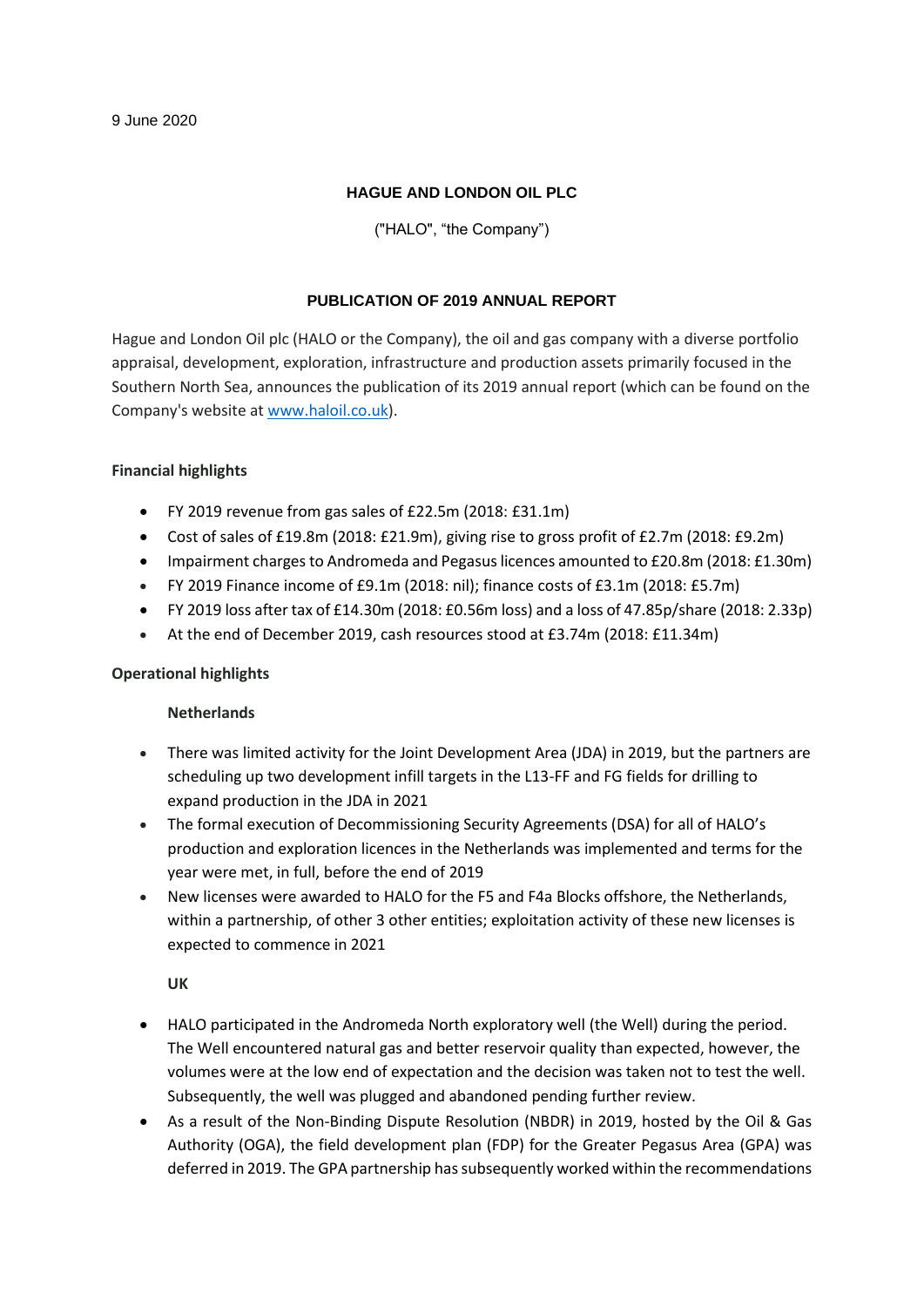of the NBDR: conducting Concept studies for alternatives, continuing dialogue with all parties within the NBDR and working towards a final FDP, pending commercial agreements for transportation of the GPA gas via existing (or planned) facilities.

#### **Chairman commented:**

*"The past year has been a busy year for Hague and London Oil. The Company was integrating the full portfolio of the Netherlands (NL) with the United Kingdom (UK) and participated in the Andromeda North exploration well, offshore UK. HALO also announced the terms of a Proposed Transaction to acquire additional assets in both NL and UK.*

*To date, 2020 has already been extremely challenging due to the global economy, with the upstream Energy industry having to respond to extremely low commodity prices and operating within the reduced capacity resulting from the COVID-19 situation. HALO has, so far, managed itself within these conditions and implemented revised plans for 2020.*

*Hopefully, HALO can use this year to re-structure itself further so as to take full advantage of any natural gas price recovery in 2021 or beyond within a revised structure corporately, and possibly, portfolio-wise."*

#### **Glossary**

2P proven and probable oil reserves

Boepd barrel of oil equivalent production per day Mwh megawatt hours Bcf billions of cubic feet **Contact:** Andrew Cochran, Chairman and Interim CEO +31 (0)70 330 6688 Camarco Financial PR Owen Roberts, Billy Clegg **+44** (0) 203 757 4980

Notes to Editors